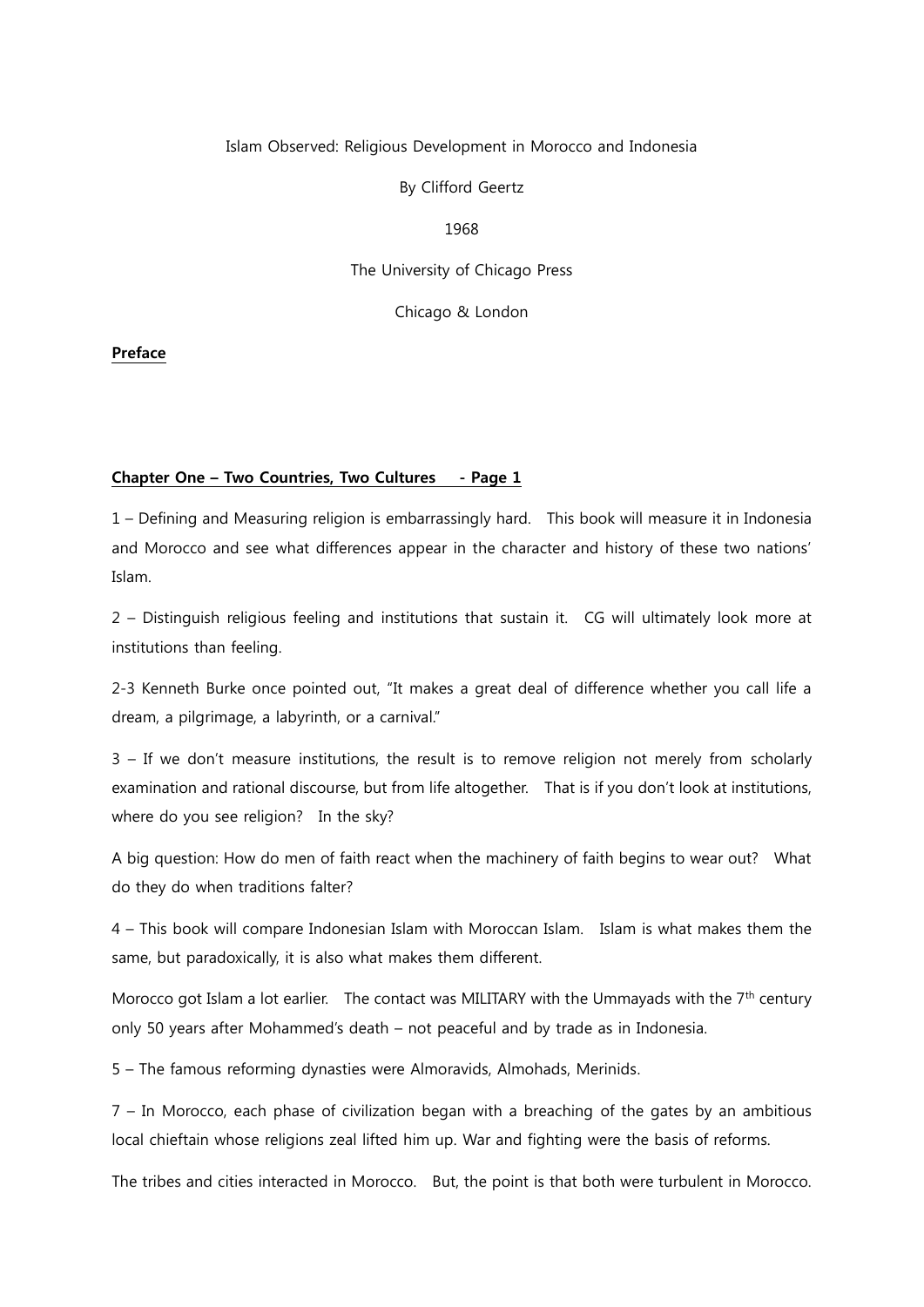Morocco had no settled agricultural people like Indonesia.

8 – Morocco's leitmotiv is strong-men politics and holy man piety.

9 – Indonesia is totally different; it has been a peasant society with an overpowering heartland, Java.

11 - The national archetype is a settled, industrious, rather inward plowman of twenty centuries. In Morocco civilization was built on nerve; in Indonesia, on diligence.

Originally Indonesia is not Islamic but Indic. In Indonesia Islam did not construct a civilization, it appropriated one.

12 – In Indonesia Islam is multivoiced. In Indonesia, Islam came by sea, not on the heels of conquest but by trade. And, it came from India, not out of Arabia. So, it was a modified Islam to begin with.

Islam was more emphatic creed we associate with real Islam on the outer Islands.

13 – The peasantry mixed Islam with folk religion, the gentry pantheistic etherealism, the tradition classes, more ethereal than the peasants, but more not as harsh as middle easterners.

14 – Over 90% of both nations' populations are Islamic.

15 – Modernity is challenging Islam. The key to modernity is "multiformity." Morocco will have more trouble with this because they are rigid.

16 – Unllike the Western confrontation with modernity, the predicament in these two Islamic nations is less a matter of what to believe as of how to believe it.

17 – CG sees modernity as inevitable. He says the questioning, the doubt, is only in a small minority, but it is growing.

In Morocco this shows up as a disconnect between religious life and everyday life that leads to selfdeception. In Indonesia the reaction has been to make Islam even more ethereal.

18 – But he admits both nations still "cling to" classical symbols.

19 – To chart religious institutions is to write a "social history of the imagination."

In the next chapter we will look at the classical religious styles in Morocco and Indonesia.

 $20$  – The  $3<sup>rd</sup>$  chapter will look at the interaction between religious and social change.

21 – We see big change in the non-European world – it concerns what one might hope for in life. It is not westernization in that few Moroccan's have had any contact with the West.

"Modernization" means "changes in classical religious styles and such developments as rationalized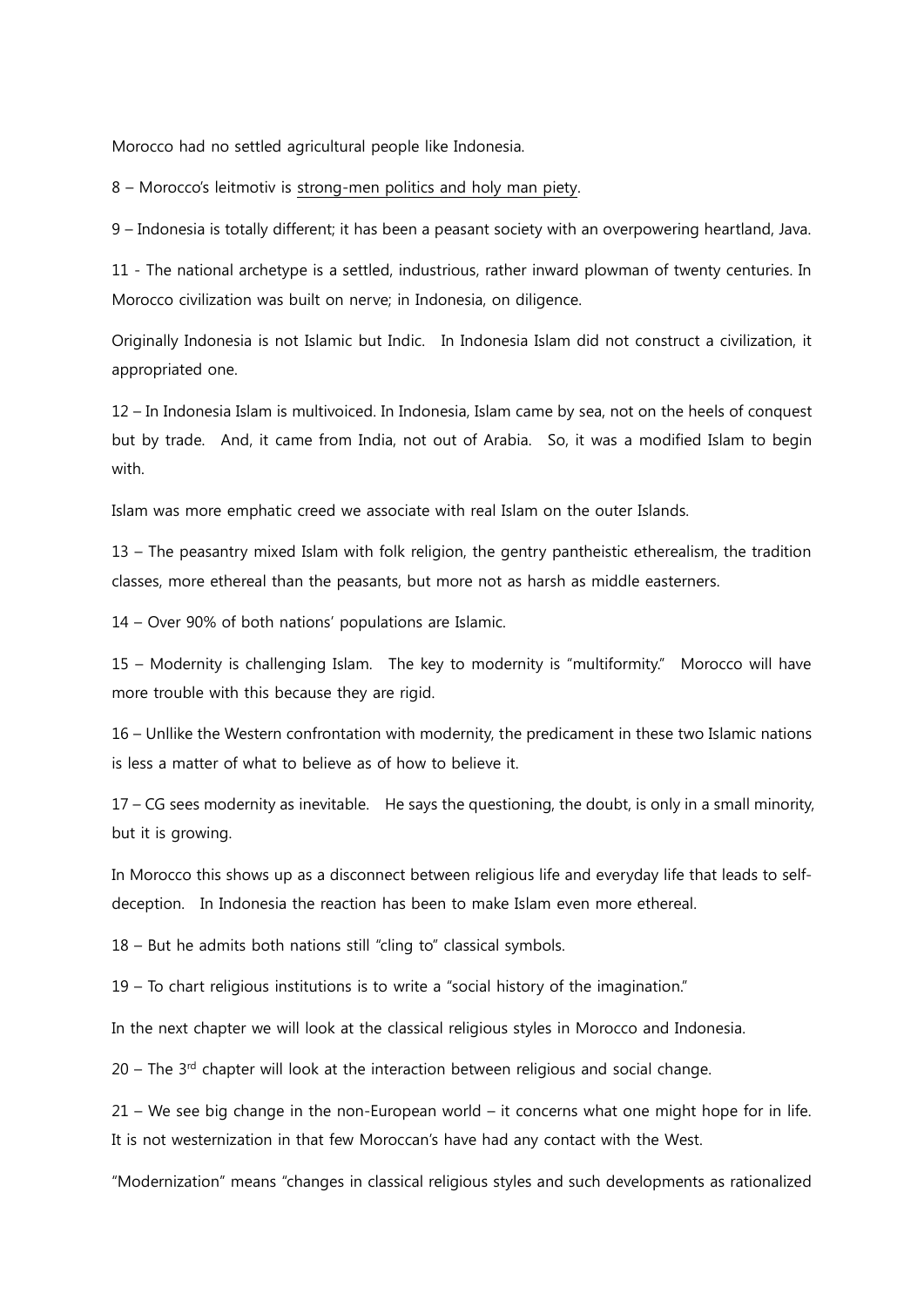forms of economic organization, the growth of political parties, labor unions, youth groups, and other voluntary associations, revised relations between the sexes, the appearance of mass communication, the emergence of new classes, and many social novelties."

This is all generally known. Only by going beyond this to particulars can we get away from banalities.

22 – He wishes to say that the Islamic interface with modernity is ours.

### Chapter Two - The Classical Styles – Page 23

23 – Social sciences make categories and thus fall into the "pigeonhole" disease.

"Dentrology," btw, is the worship of trees.

Often there aren't any pigeons in the pigeonholes.

24 – We will look at two stories as being archetypical of the national Islamic characters of Indonesia and Morocco.

25 – The figure that characterized the Indonesian conversion was Sunan Kalidjaga, who likely didn't exist at all.

27 – At home, he'd been a thief who stole from his mother till she had nothing. He then moved to market thievery. Till he meets a Muslim, Susan Bonang who turns a tree to gold and jewels. The Muslim doesn't care about the riches though. Sahid wants to learn such a great philosophy. Bonang says, okay, wait here until I come back. It takes decades for Bonang to return. Kalidjaga waits through storms, etc. When Bonang returns, he says, I have nothing to teach you about Islam, you know more than I do by dint of your having waited through such turmoil – your meditation while waiting.

Thus, Kalidjaga, who converted Indonesia to Islam, learns Islam without reference to the Koran. Rather it is enlightenment though a sort of detached stoicism. He became a Muslim because he had reformed, he didn't reform because he was a Muslim.

29 – The Moroccan figure is Lyusi. He is historical. He llived around 1691, which coincides with the rise of the Alawite dynasty. He doesn't get in harmony with life, as Kalidjaga, he struggles against it.

The last Berber dynasty had died in the  $17<sup>th</sup>$  century. All splintered into a collection of smaller polities with holy men of one sect or another leading. A spiritual cauldron where "doctrinal ardor and rustic violence produced vivid personalities."

Kalidjaga was immobile. Lyusi travelled relentlessly.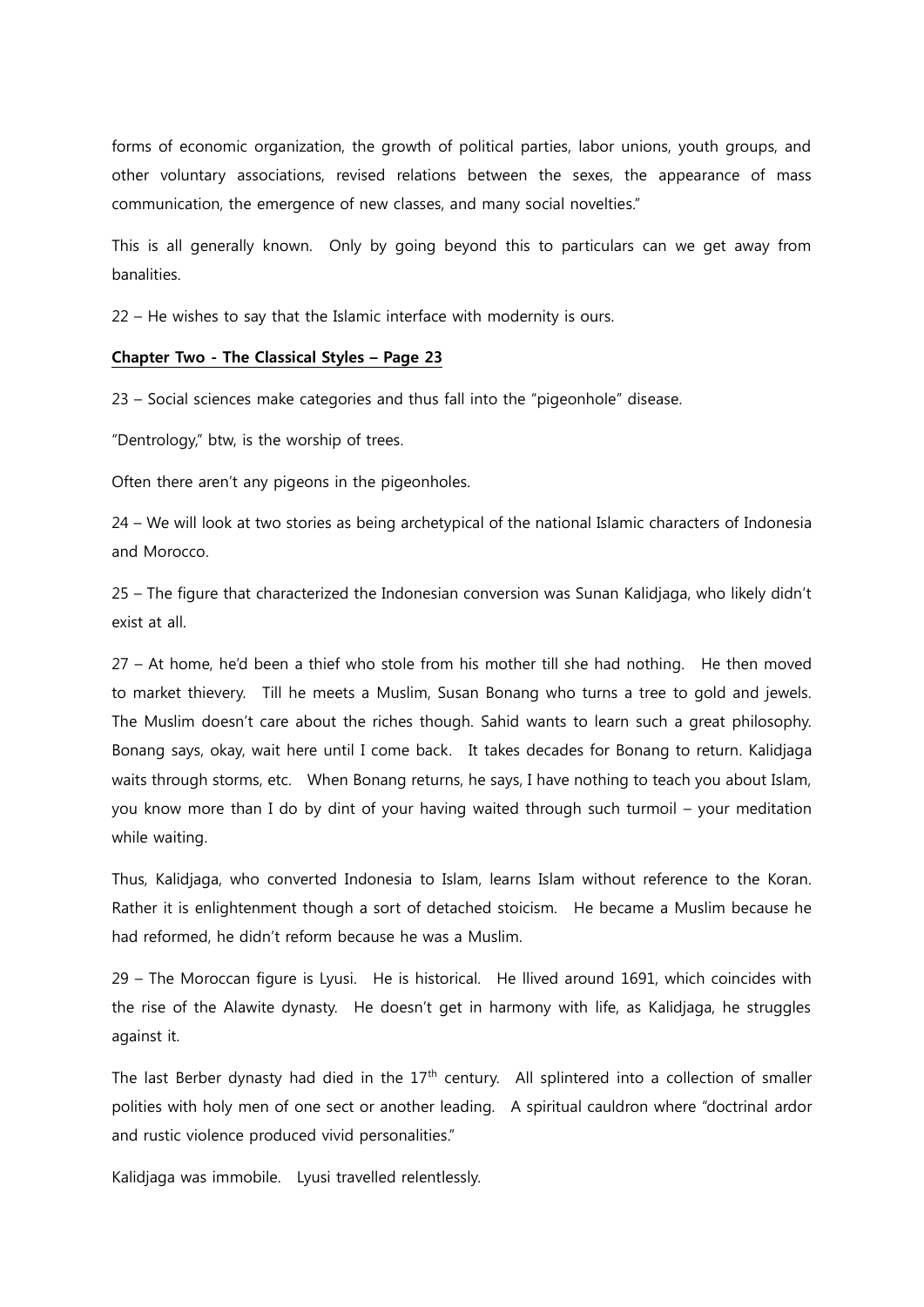30 – Whereas others would not wash a master's clothes because the master (teacher) was diseased, Lyusi did and then drank the water and became a "Baraka." A holy man who had extraordinary physical courage, absolute loyalty, and moral intensity.

32 – 30 years later, he was invited in by a King who treated him as a guest. Lyusi broke his plates to protest the mistreatment of slaves, then refused to leave the kingdom. When the King confronted him, he nearly killed the king via a miracle. Begging for mercy, o let the King go, he asked to be

34 – 35 Lyusi recognized as a Sherif (don't like it) [not wealth or office] – a descendant of the Prophet and entitled to the appropriate honors, privileges, and respect.

So Lyusi has the force of the warrior and the virtue of the saint. And thus he actually reinforces the Leitmotiv of Moroccan history.

This sets the stage for lots of dynamic holy men with Baraka leading small groups all over Morocco. Saint worship is rampant there.

35 – Both figures, Lyusi and Kalidjaga are profoundly conservative, defending received forms of religious consciousness in the face of radical social and political challenges. And it is the very incursion of Islam that makes this defense necessary.

In Indonesia, Kalidjaga defends the "doctrine of the Exemplary center," wherein the king himself is an image of divine order and the paradigm for social order.

Thus, from the traditional Indonesian POV, the royal court's main function is to disseminate civilization by displaying it.

37 – Spirituality, Kalidjaga shows, is not equally distributed among men. The mere fact of inequality means there is a "high" and "low" a sacred and a profane.

The God-King should honor the supernatural beings, the supernatural beings, the Supreme Nothingness. The king is this world's point of worship.

38 – This creates the "Theater State" in Indonesia.

This fits in well with stable agrarian life. Agriculture surpluses fed people who did political theater.

39 – This fits, very importantly, with events of everyday life. So it continued. But then came the sudden explosion of the trading classes and arrival of foreigners, not just the intrusion of Islam (which the upper class could have absorbed).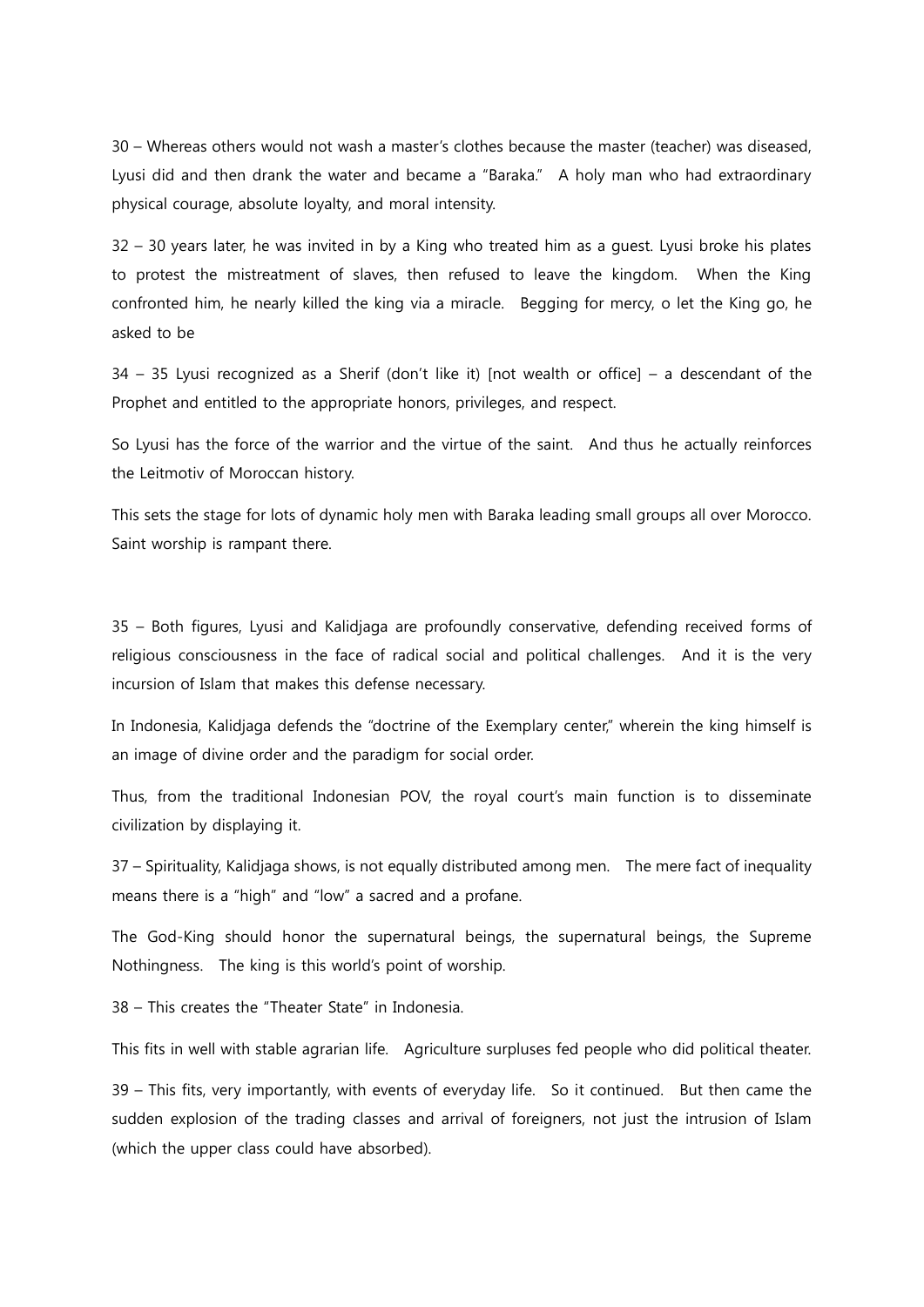40 – In reaction to Islam and the disruption of trade, the theater forms grew more important, there is a recourse to tradition. They rituals were now ostensibly Muslim. But, extremely traditional. This is what Kalidjaga initiated.

41 – In Dutch hands the civil servants were the heirs of the former ruling class, a "white-collar aristocracy." The court theater continued as a retreat – in some ways purer still.

42 – The blocking of international trade, by the Dutch, meant an increase in domestic trade. The trading class brought Koranic morality – only this – to the interior, via the bazaar.

The more recent Islamic revival, which we look at later, was a counter – tradition to the duration of the court.

43 – The Lyusi system, going back to Morocco, was embodied in "Maraboutism." Marabout means fasten, bind, attach.

It follows leaders with "Baraka" or personal presence, force of character, or moral vividness.

45 – The rise of the Alawite dynasty, represented the supremacy of the genealogical view of Baraka over the miraculous.

46 – All Moroccan empires stared as reformist sects.

47 – But just as the Indic tradition continued, however disguised in Indonesia, the vision of the wonder-working saint continued in Morocco.

48 – The sherifian principle of religious legitimacy continued under Islam. Saint worship.

The stabilization of social and cultural stabilization of the Moroccan traditional culture of maraboutism is called "Sufism." Sufism is whatever brings Islam into line with local traditions.

Sufism brings Islam in line with the maraboutism indigenous to Morocco. In the Middle East it stands for bringing the Koran in line with Arab pantheism. In Indonesia, restating Indian illumination in Arabic phrases. In West Africa, Sufism, continued sacrifice, possession, exorcism, and curing as Muslim rituals. In Morocco, continuing worship of the saint, "les homes fetiches."

49 – The cult of saints centered on the tombs of dead marabouts and involving the definition of sacred lineages.

Generations can go by with no true marabout.

51 – Ernest Gellner wrote that Berber Islam is what the marabouts do.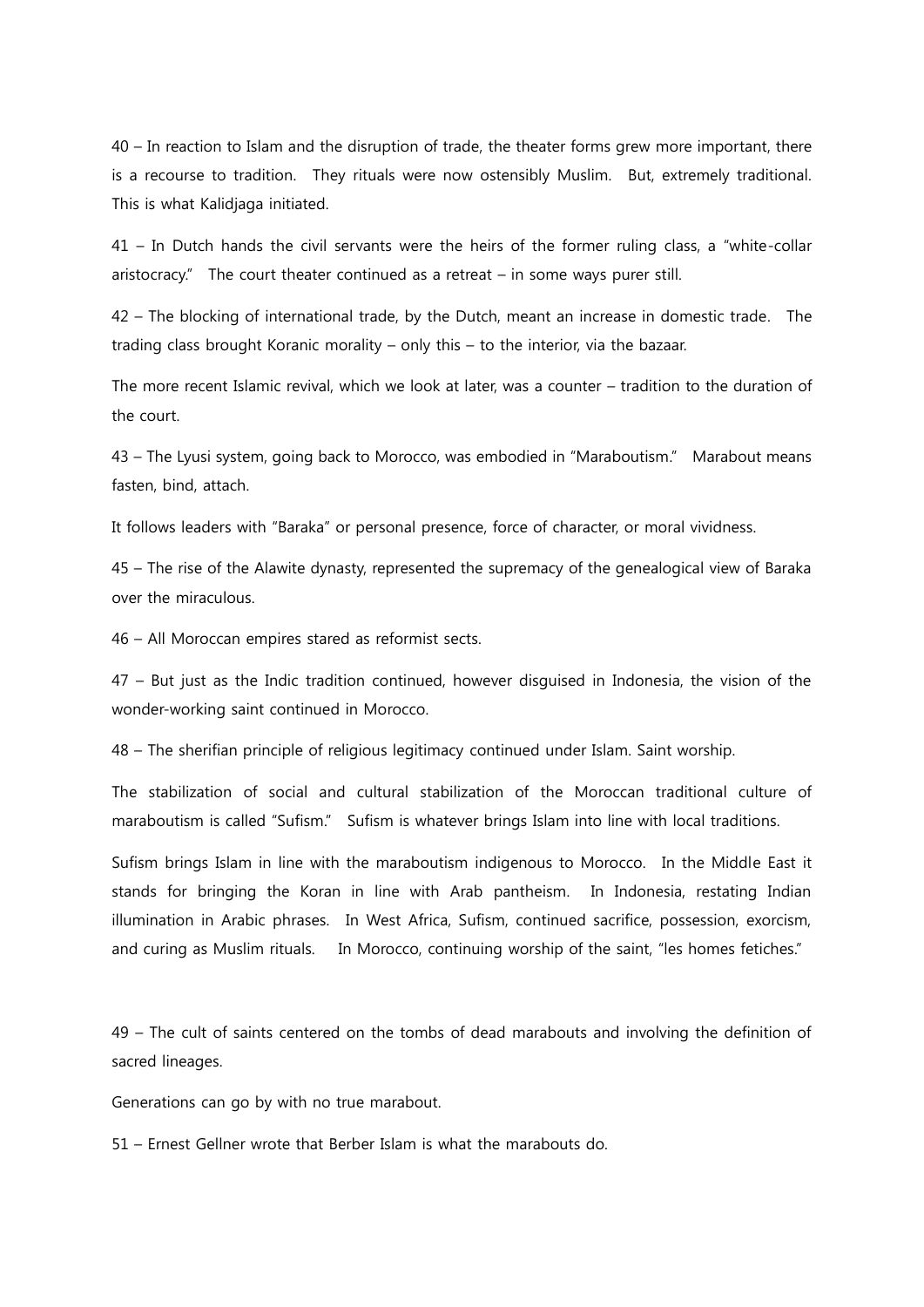By 1939, about a fifth of French Morocco belonged to one of the 23 leading brotherhoods. The marabouts did all from blood letting, to charming snakes to mutual flagellation to the famous sufi twirling.

Newer entries, like Lyusi, took a more spiritual approach to their lineage, but it was marabout with lineage and Baraka nonetheless.

53 – The King himself / the Sultan has traditionally been a marabout. Both a strong man and holy man – and a guardian of holy descent. The Alawite do rituals that tie the leader to Lyusi.

54 – Islam is:

In Indonesia: inwardness, imperturbability, patience, poise, sensibility, aestheticism, elitism, and radical disillusionment of individuality.

In Morocco: activism, fervor, impetuosity, nerve, toughness, moralism, populaism and an almost obsessive self-assertion.

### Chapter Three – The Scripturalist Interlude – Page 56

56 – It seems a heresy to say religions change, as they devote themselves to the timeless. But they do. But, whatever happens to a people happens to their faith and the symbols they use to form and sustain it.

In this chapter we'll look at the Indonesian Sukarno and the Islamic Sultan Muhammed V. Between the last chapter's exemplary figures and this chapter's central figures lies the industrial revolution, Western intrusion and domination, the decline of the aristocratic principle of government, and the triumph of radical nationalism.

57 – How to explain cultural change? Numbers? Typology?

58 – There are as many typologies as there are typologists. The world-acculturation model sees all moving westward, which it may not be, and it makes the culture that receives this process passive. The indigenous culture just gets seen as a barrier.

59 – But each of these approaches describes the results of change, not the mechanism. We want to know not what happened, but how. This is to do, in a sense, history backwards. Knowing how it turned out – we think – we look for the inevitable steps that led to it.

60 – Keirkegaard said Life is lived forward but understood backwards.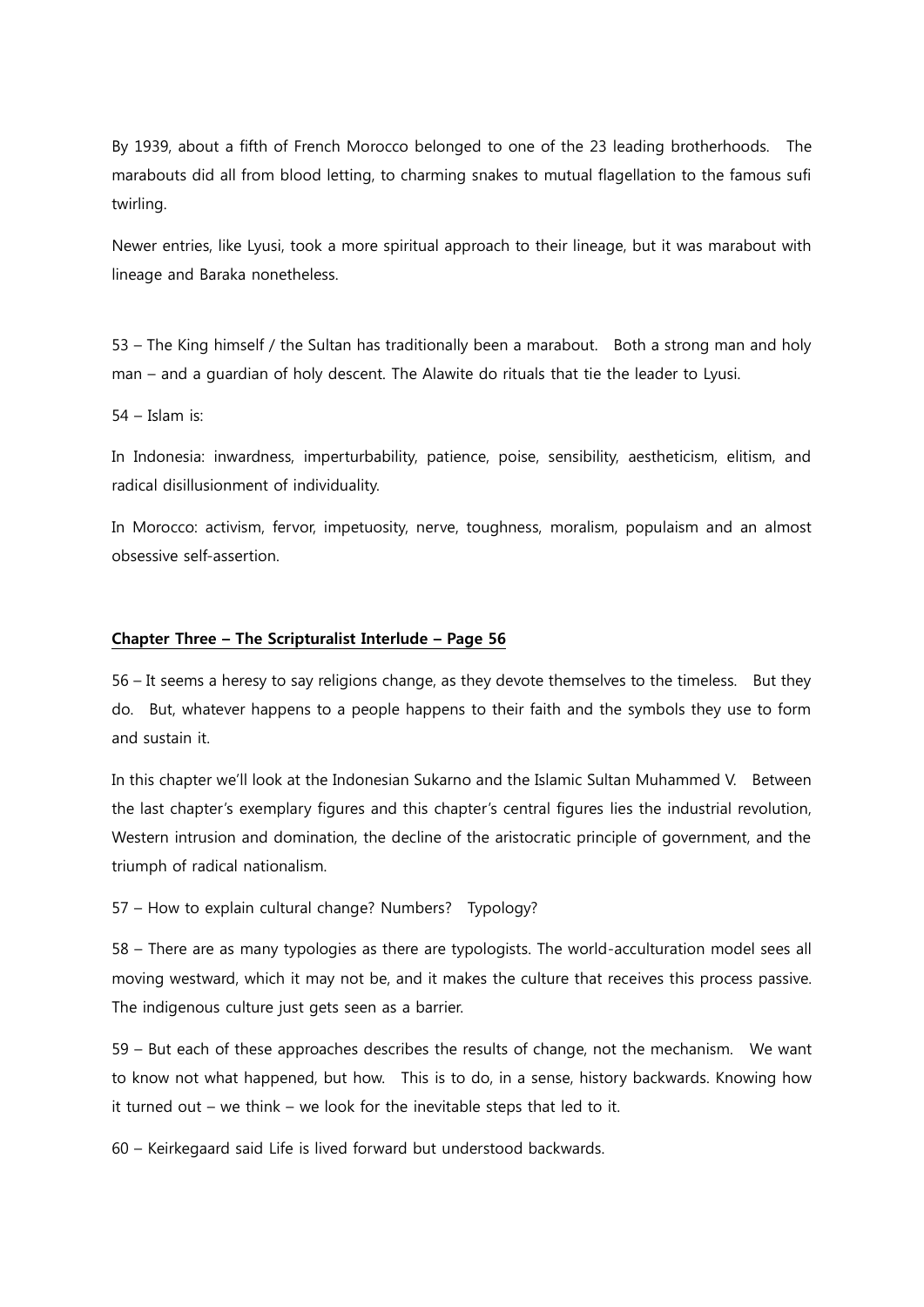As Illuminationism in Indonesia and Maraboutism in Morocco are besieged by the secular left and "scripturalism" from the right.

The traditional ways continue, but they are no longer secure in their dominance. Their adherents feel themselves embattled. They are embarrassingly out of date. Piety remains, but assurance does not.

61 – There has been little increase in skepticism, in atheism and agnosticism [he repeats this lack of change in belief a couple of times, but still intuits the end of tradition as inevitable.]

The people do not doubt the religion, they doubt its hold on them. The question is no longer "What shall I believe?" but "How shall I believe in it." [what are implications for behavior, he means]. People are not sure what to do with their continuing belief in God.

The "Religious" is belief. "Religious – mindedness" is celebrating that belief, rather than the belief itself. It is a response to doubt. How to have an Inward natural Indonesian life or one of moral strictness as in Morocco? Go about your life and celebrate religion on Fridays or via displays.

62 – We''ll look at three sources of dislocation: Western domination, the increase in scriptural Islam, and the crystallization of the activist nation-state.

Normal chronologies are deceptive, they show Islam coming to Indonesia much later than Morocco. But real western incursion to the nations in question happened in 1830.

The grand monuments of colonialism are not cathedrals, theaters, or palaces, but roads, railways, ports, and banks.

The aristocracy was shaken, but – as we've seen – the theater state continued in Indonesia and the Sultan continues maraboutism in Morocco.

64 – European colonial administrators took on the local customs to great effect. But, the one thing they couldn't become was Muslim.

65 – So, in a curious way, intense involvement with the West moved religious faith closer to the center of people's self-definition. Previously men were Muslim by circumstance, now it was a policy contra-colonialism, they were "oppositional Muslims."

But not only were the West and Christianity rejected for intrusion, the traditional patterns were rejected for not standing up to them. Thus fundamentalist scripturalism attacked maraboutism and illuminationism.

In Indonesia the religious student – Santri – led the movement to scripturalism.

66 – In Indonesia, after the history in the prior chapter, the peasants remained devoted to local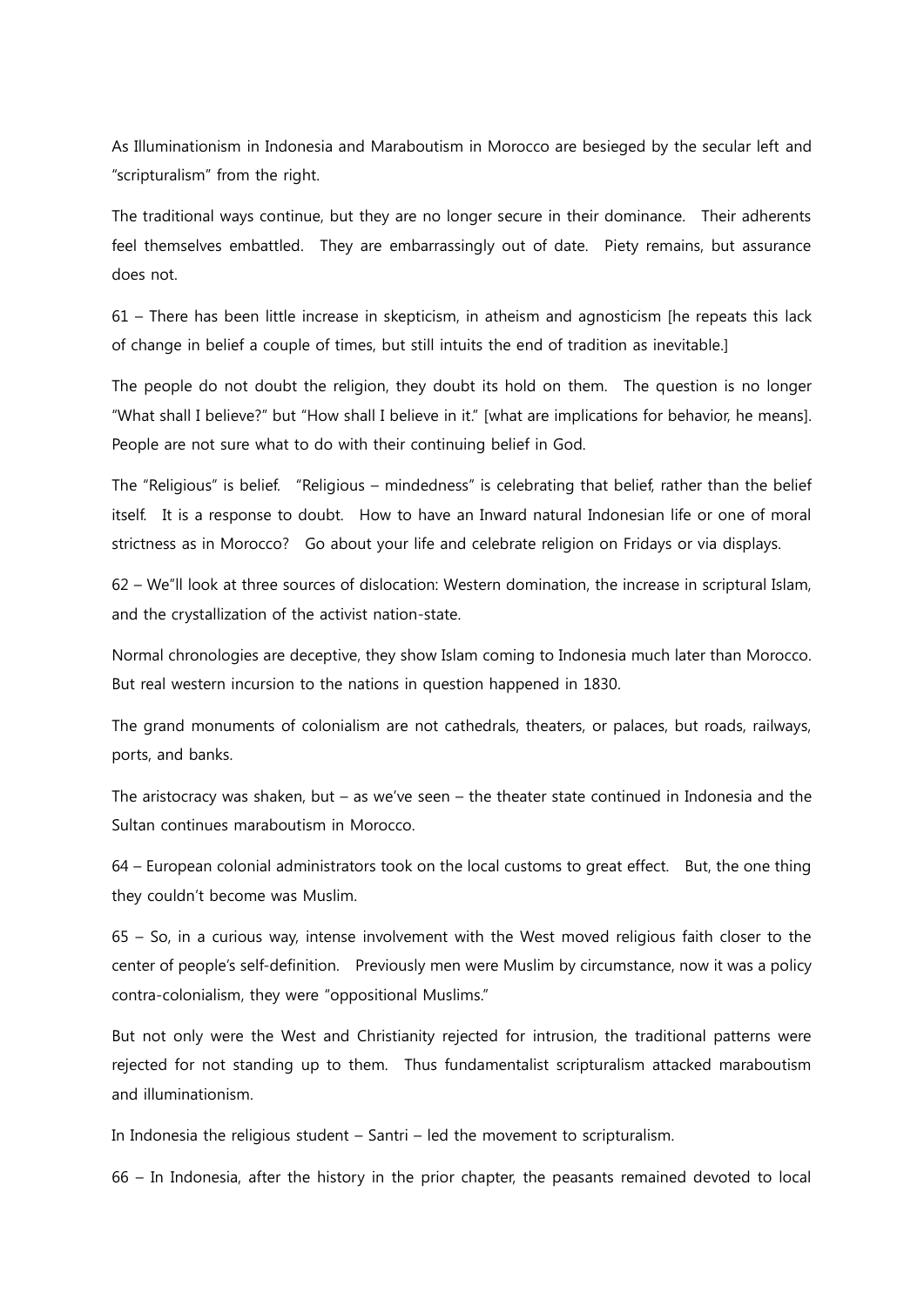spirits, domestic rituals and family charms. But they were still considered "Muslim." The santri went scriptural – that is they tried to bring in real Islam. Remember Indonesians don't speak Arabic.

67 - Many started, with increasing ease in transport to go to Mecca.

68 – It took centuries for this movement to go from mere sprinkling of Arabic terms into preexisting rites to fundamentalism. Thus, eventually, the santri attacked the theater government and that sort of traditional form that Kalidjaga represented, as un-Islamic.

69 – In western reformation, we stepped backwards to go forwards. The puzzling aspect of scripturalism, CG tells us, is its stepping backwards just to go backwards. By seeing modernism in the Koran, Islam becomes a justification for modernity without itself actually becoming modern. It represents something, it cannot believe, something totally dislocated from modern life.

70 – Though broadly similar, the move towards a schoolmaster's Islam played out differently in Indonesia and Morocco. Arabic is the language of Morocco. Pan-Arabism is big in Morocco.

Indonesians can't read the Koran and are not pan-Arabists as they are not Arab.

And, the Moroccans could look back to being in (though on the peripheries) great empires. Indonesia was near the Mughal, but, it hardly touched them.

71 – It is easier to revive your own past than import someone else's and revive that.

Yet, despite their reading Arabic, it would be a mistake to overrate Moroccan scholasticism. As a popular movement, scripturalism is no older in Morocco than in Indonesia, and not more learned.

Islamic scripturalism has been circumscribed, though, to a narrower circle in Indonesia – largely due to language.

72 – By 1900 the battle between scripturalism and maraboutism was on. Sultans now collected antisufis as they previously collected Sufis (like the legend story King collecting Lyusi).

73 – In both Indonesia and Morocco, the ground for nationalism was prepared by Salafi purism. The first nationalist movements came out of this revival. But after independence, the scripturalists found themselves politically disinherited.

74 – With Sukarno the Theater state returned to Indonesia. With Muhammed V maraboutic kingship returned to Morocco.

75 – The Moroccan monarchy is the key institution in the Moroccan religious system.

77 - A religious community verified the choice of those around the throne. They religious confirmation gave the Sultan religious legitimacy – He was both Marabout and Islamic.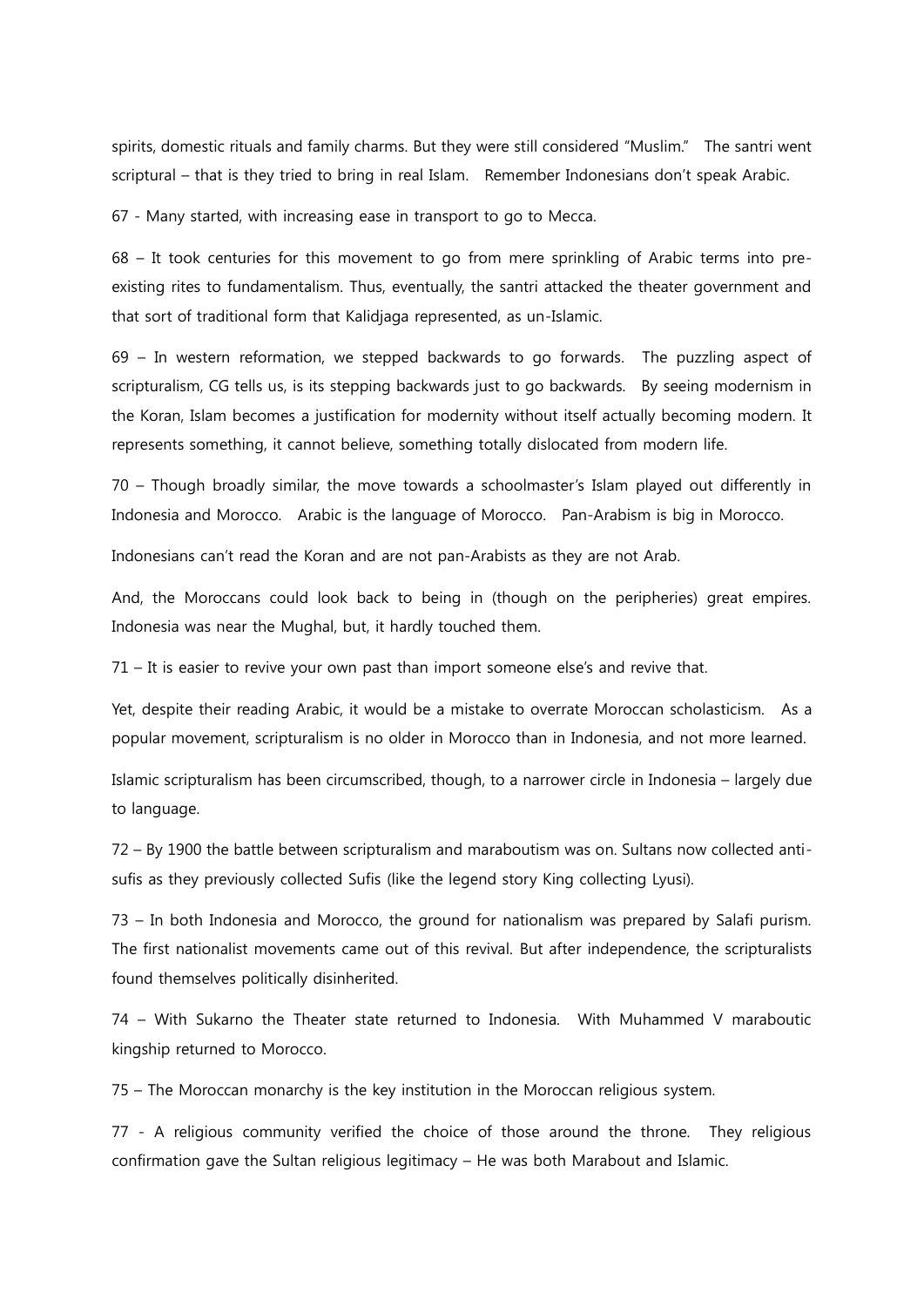78 – The decisive contest in Moroccan independence happened between the Sultan and the scripturalists and the Sultan won.

79 – Royal nationalism won.

With the Berber Decree the French united all factions against them. It took the Berbers out of the jurisdiction of the Sharia courts.

80 - But, the sultan's refusal to sign prefabricated decrees got him exiled by the French. Upon his return he was a real Moroccan hero – a Sultan and a nationalist hero – A morabout.

81 – This marabout formulation happened in no other nation. If Ghandi had become president of India, that might not be true, but Nehru did.

Sultan Muhammed V showed tension between his roles as holy man and strong man. He unveiled his daughters but secluded his wives. He wore western clothes in private and Arabic clothes in public. He rationalized the government, but revived traditional procedures of court.

82 – Sukarno's story in Indonesia is simpler and more complicated. He came from obscurity and invented the role of Presidency in Indonesia.

83 - He had no party organization as in Ghana, no modern civil service as Nehru had in India. No populist army as Nassar in Egypt, no indigenous bourgeoisie upon which Quezon built the Philippines, nor the tribal pride of Kenyatta in Kenya.

84 – In 1921 the Islamic Union split into a scripturalist wing and a Marxist one.

Sukarno took over the communist one, with a movement named for a supposed common sense peasant he met, Marhaen. It was primitive populism. He synthesized all sides under five points, "Nationalism, Humanitarianism, Democracy, Social Justice, and Belief in God."

86 – He then changed to "guided democracy" and tried to revise the theater state. He started building monuments, the world's largest mosque, a national monument, a colossal sports stadium. After 1960 we had the doctrine that the welfare of a country proceeds from the excellence of its capital and ruler – the theater state – back in full bloom.

87 – Sukarno's cardboard edifice collapsed in blood in March of 1967.

88 – Both Mohammed V and Sukarno are hard acts to follow. What will happen is unseen. Hassan II and General Suharto took over.

Scripturalism remains a powerful force in both nations. And, seems, CG says in 1968, to be gaining in force. He also sees Marxism in retreat.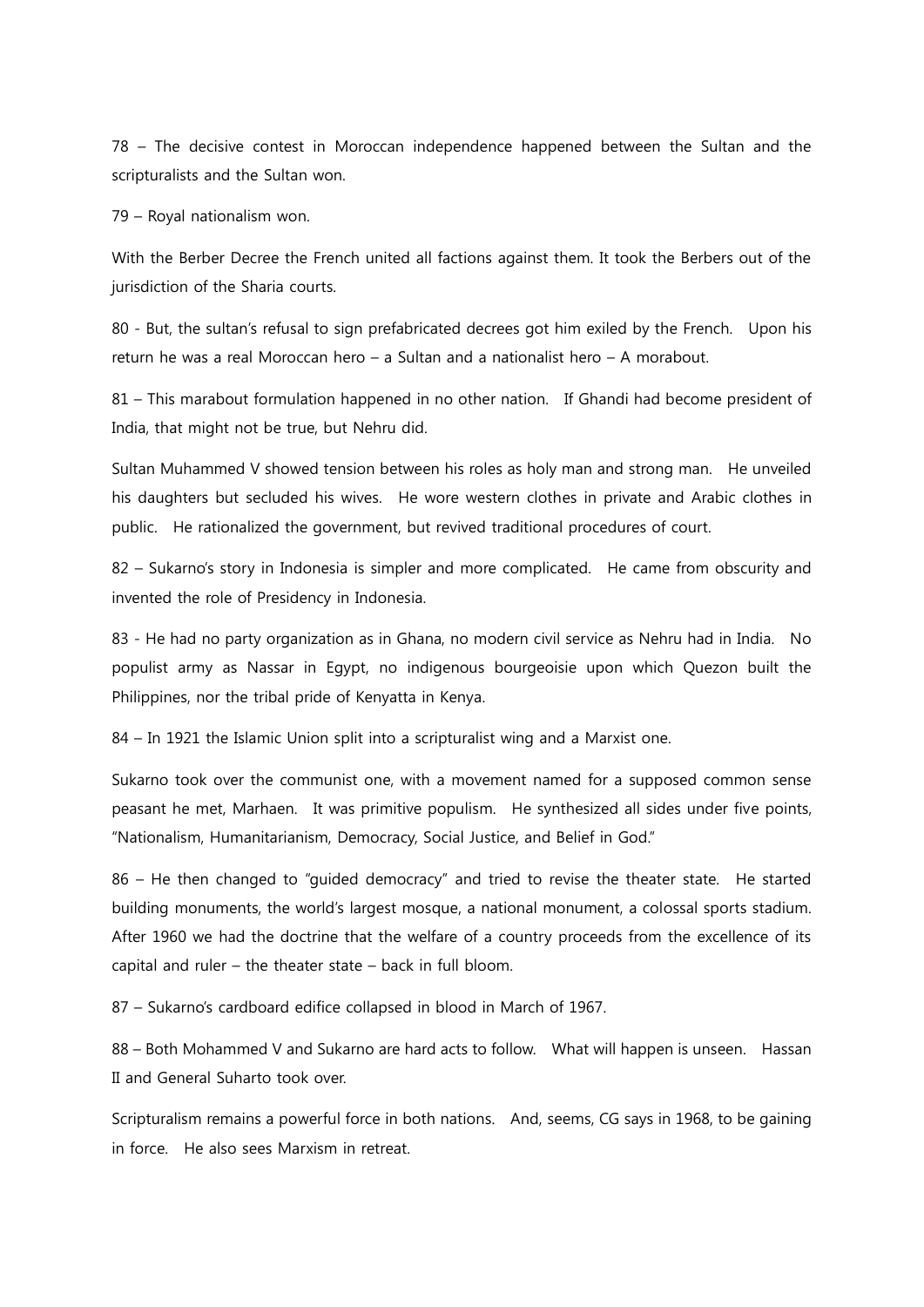### Chapter Four – The Struggle for the Real – Page 90

90 – Four decades ago (written in 1968) a battle in anthropology engaged about what went on in the minds of savages.

Malinowsi said all religious institutions were just coating on very practical decisions. The highly underrated and too-little-remembered [my adjectives] Lucien Levy-Bruhl thought savages very irrational.

91 – The debate burned out. We are all rational and irrational by turns.

92 – 93 When Malinowski concludes that religion has immense biological value because it enhances "practical mental attitudes" "one doesn't, remembering Aztec human sacrifices or the selfimmolation of Indian widows, know whether to laugh or cry." YES!

94 – Common sense realism, GC tells us, leaves something to be desired.

95 – There is a dialectic between religion and common sense. Religion goes beyond common sense, and reinforces it.

There has been a shift in anthropology's discussion of culture towards the discussion of symbols, on the "systems of significance." – Beliefs, rites, meaningful objects – in terms of which subjective life is ordered and outward behavior guided.

This approach is neither introspectionist nor behaviorist; it is semantic.

96 – In terms of religion it looks at a way of interpreting experiences and the implications for conduct. We cannot isolate religion from life as "morality touched with emotion" as he quotes Matthew Arnold as saying sans attribution.

We no longer look for a universal sacredness or a religious phenomenon separated from this world with Cartesian sharpness. We look for a way of looking at the world, not an unusual object.

97 -Between the structure of reality, the way one ought to live and the way things are, there is an unbreakable connection.

Religious systems co-join the way the world is said to be put together and the ethos (the general way of life). Thus religious systems provide guides for perception and conduct.

98 – Kalidjaga in classical Morocco would not be heroic, but unmanly. Religious perspective gives us a problem of belief, the ethos side, one of conduct.

Religious beliefs are not borne of experience, but prior to it. The wonderful Alisdair MacIntyre [my adjective] says the world provides not evidence for the truth of religion, but illustrations of it.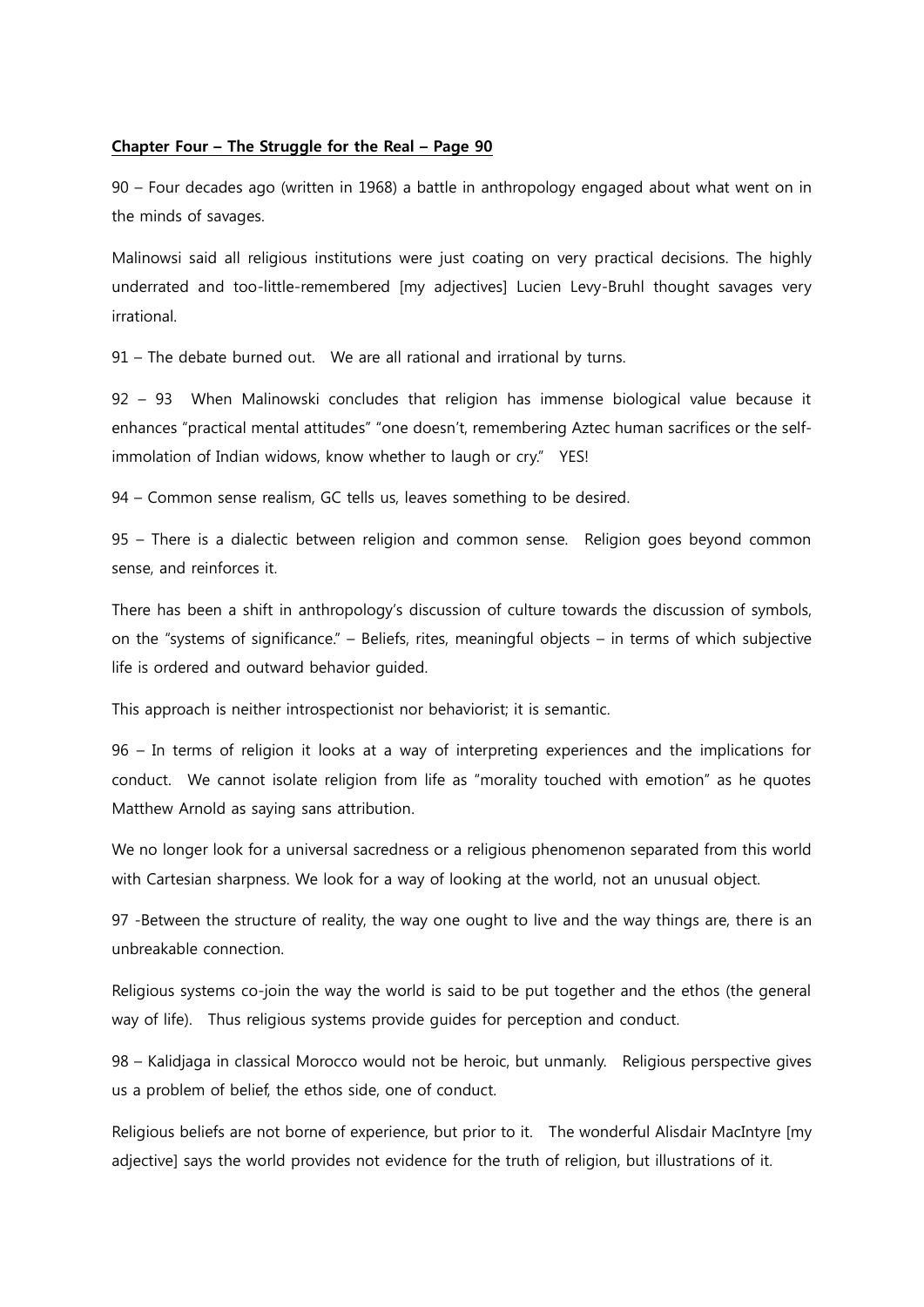99 – Where does the religious impulse come from? It comes from the social and psychological working of religious symbols. These precede the individual. No man must invent his own religion in order to worship.

100 – [GC seems to take "common sense" as "post-religious" and evidence-based. But we have faith in democracy and the West triumphant. That is not rationally invented, more than religion is, by individuals.]

The notion that the demand for religious conformity can produce hypocrites but not believers is simply wrong. [wonderful statement]

101- Religion helps solve what Max Weber calls "the problem of meaning." It makes paradoxes, like the problem of evil, natural.

102 – CG admits "Even today, men who are unbelievers in the total sense, and there are very few of them, still tend to be regarded, both in Morocco and Java, less as wicked than as mad." [CG repeats that belief has not declined again, yet he asserts modernization as a truism]. This ease with religious belief, he tells us, is on the way out.

Religion now provides trappings, but they are not intertwined with everyday life.

103 – The secularization of thought has led to the ideologization of religion.

Science, CG thinks, is the main driver towards secularization.

A century ago only religion could plug leaks in the hand-crafted dike of common sense, now science does it.

We like to think religion and science are not in conflict. We comfort ourselves with that thought. But the war continues and it is not likely to end soon. [CG assumes science will eventually triumph in most spheres of life – it is the common sense default, he contends].

104 – The scripturalists felt the tension between the modern and the religious before others. The move to scripture and away from maraboutism made the divide between religion and common sense day-to-day worse. The turn to scripturalization was part of ideolization, the removal of religion from everyday life.

105 – Scripturalism started as a political movement that climaxed in independence.

Some scripturalists divided the religious world from the secular. Others found precedence for the modern in the Koran. Together these moves make for a sort of Islamic deism. Thus secularization can go ahead full steam without unsettling otherworldly religion.

106 – Indonesia tried more to find modernism in the Koran; morocco to separate religion from this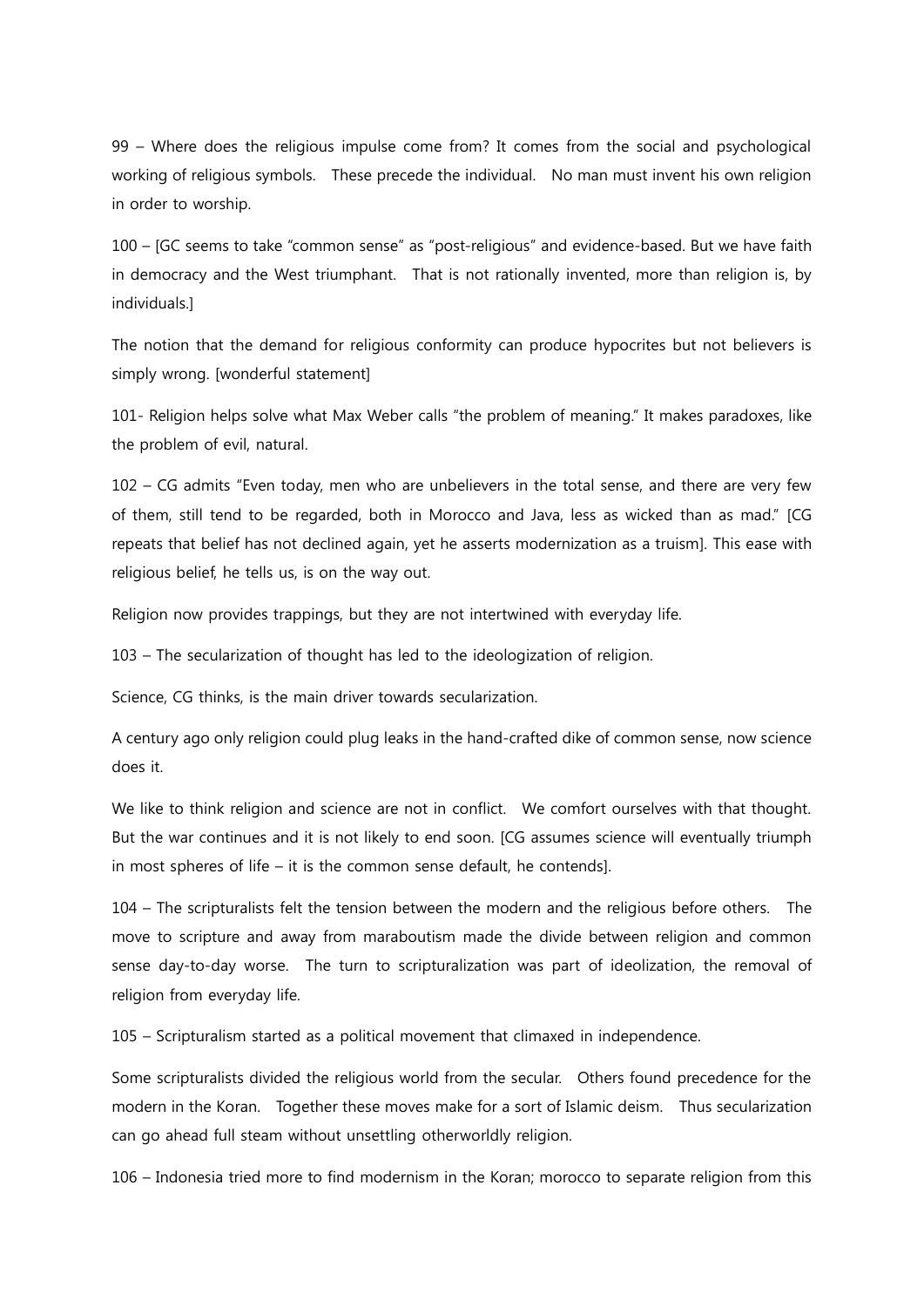world. In Indonesia the modern is religious; in Morocco, the modern is not real.

107 – With this withdrawal, religiousness towards religious-mindedness, Muhammad V and Sukarno were able to make the state an all –embracing secular religiosity.

Most of the time, problematically, even priests and anchorites, live in the everyday world and see the world in down-to-earth terms. Religion is only important in certain contexts, like ritual, removed form everyday life.

When anthropologists talk to folks about religion, it is never when they are in religious states. Worship and analysis don't go together.

109 – This problem is like Freud's "secondary revision" of dreams problem, wherein the telling about a dream is different from a dream itself.

110 – We move back and forth from the analytic to the religious. And, the religious comes to cast no more than a shadow. But, the shadow has an impact, CG says, the fusing of world view and ethos is at the heart of the religious perspective.

But in everyday life, you don't work with religious experience, but the memory of it, as with the retelling of a dream.

Both Lyusi and Kalidjaga have their religious experience away from their actions – when interrupted by another.

111 – Here CG wishes to distinguish the force and scope of a cultural pattern.

By Force, he means how, the internalization of religion, its intensity in individual's experience. For some religion is all to them; to others it is peripheral to their day-to-day.

112 - Statistically, this will also differ between societies.

By "Scope" CG means the range of contexts within which the religious impinges.

The force of religion is stronger in Morocco than Indonesia, but its scope is less. In Morocco, religion only impacts a very few parts of life, but it is felt intensely.

113 – If we ask about a religious revival, we must ask is proof of the existence of a revival found in force or scope? Are adherents getting more fervent or is it spreading however meekly into more areas of life – is mild church attendance up?

114 – In our two countries, from 1500 – 1800, there were revivals and the theater government and marabout, the shadow plays and saint worship and the way people lived were in synch.

The Indonesians and Moroccans both still have the temper of Kalidjaga and Lyusi, but the